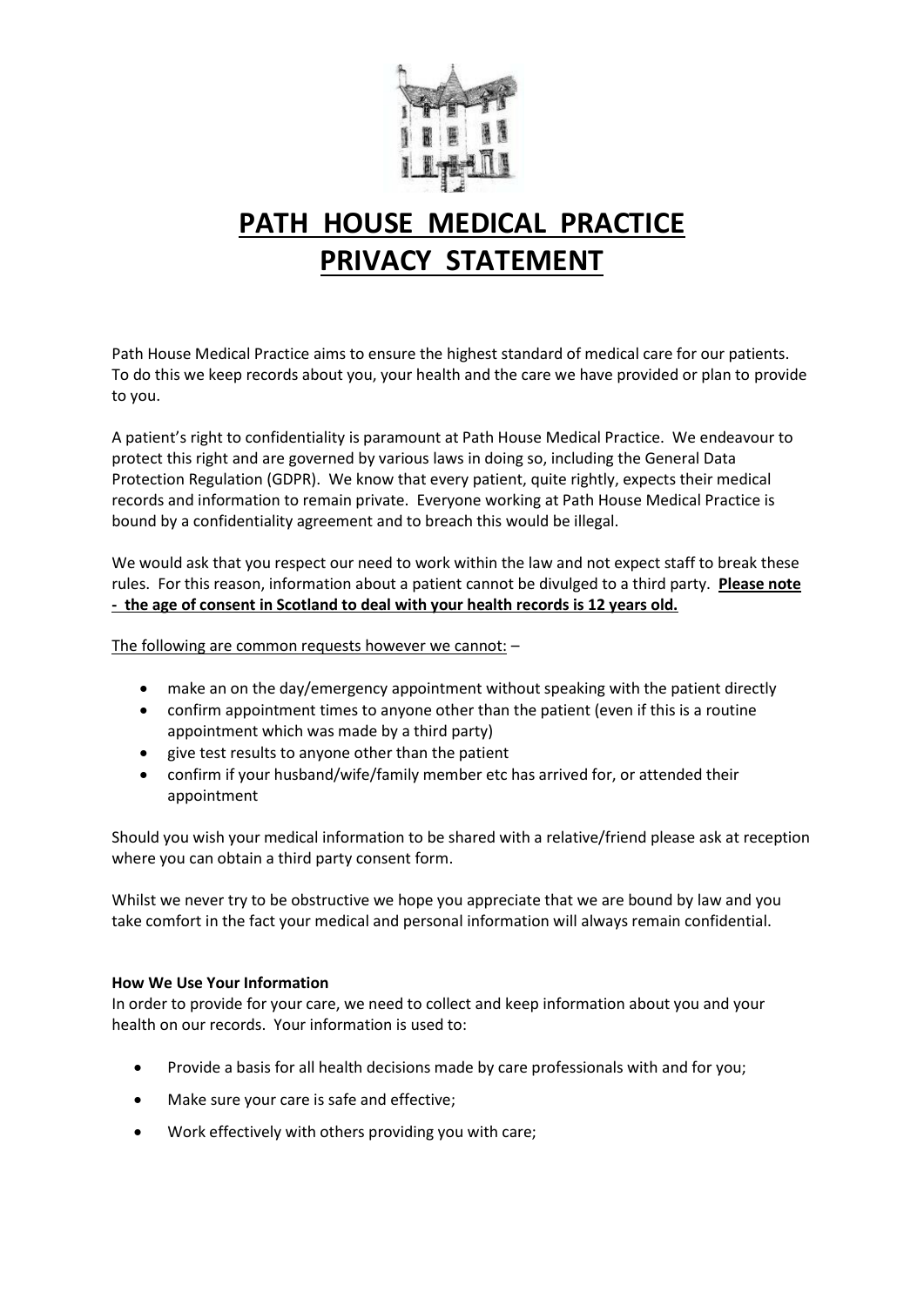We may also use, or share, your information for the following purposes:

- Looking after the health of the general public;
- Making sure that our services can meet patient needs in the future;
- Auditing Using patient health information to review and improve the quality of healthcare. Patient identifiable information is only used within the practice. (Patients have the right to request that their health information is not included in audits);
- Preparing statistics on NHS performance and activity (where steps will be taken to ensure you cannot be identified;
- Investigating concerns, complaints or legal claims;
- Helping staff to review the care they provide to make sure it is of the highest standards;
- Training and educating staff;
- Research approved by the Local Research Ethics Committee. (If anything to do with the research would involve you personally, you will be contacted to provide consent).

## **Disclosure of Information to Other Health and Social Professionals**

We work with a number of other NHS and partner agencies to provide healthcare services to you. Below is a list of organisations that we may share your information with:

# **Our Partner Organisations:**

- Other NHS hospitals
- Relevant GP Practices
- Dentists, Opticians and Pharmacies
- Private Sector Providers (private hospitals, care homes, hospices, contractors providing services to the NHS)
- Voluntary Sector Providers who are directly involved in your care
- Ambulance Service
- Specialist Services
- Health and Social Care Clusters
- Out of Hours Medical Service
- NHS Scotland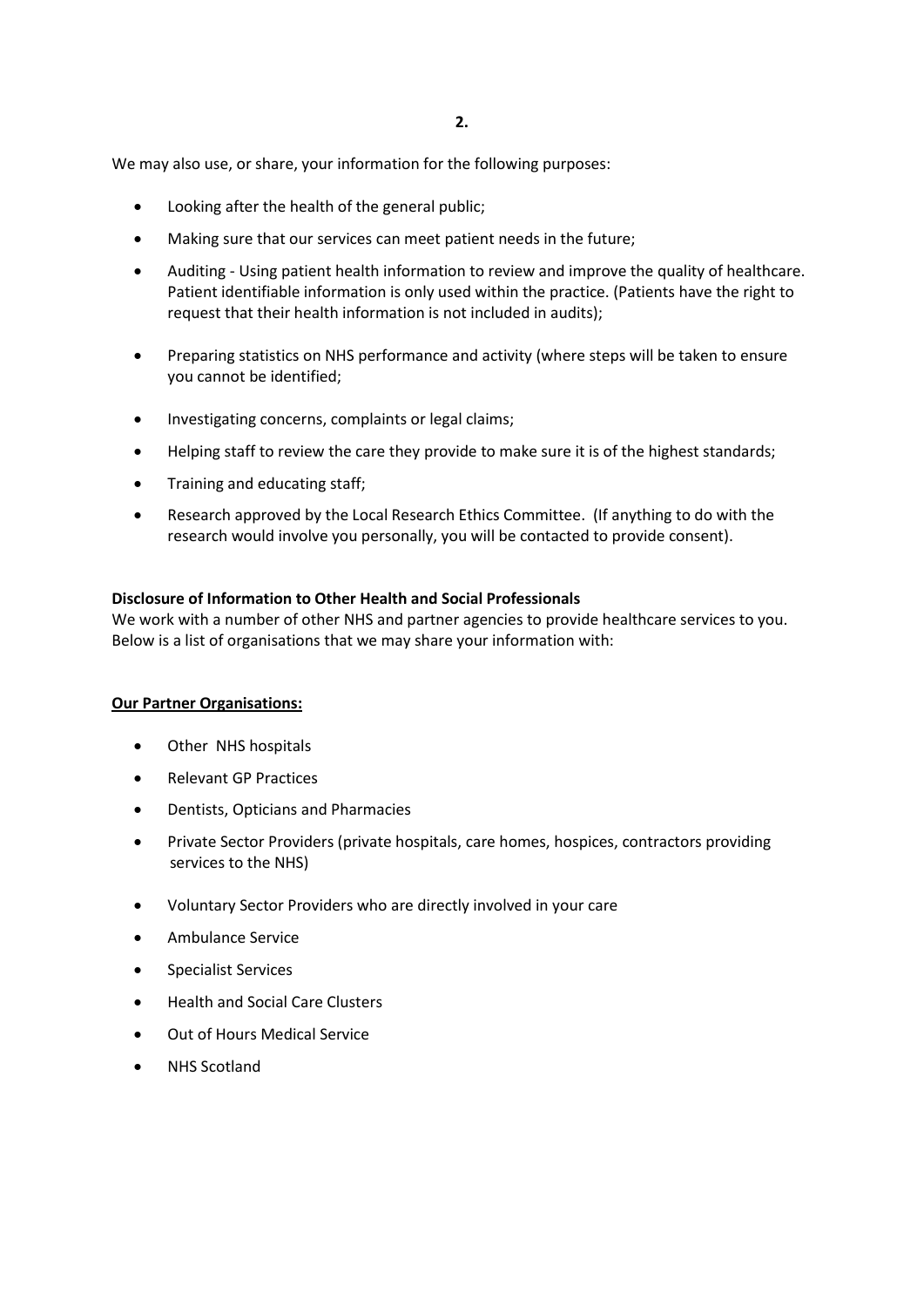We may also share your information with your consent, and subject to strict sharing protocols, about how it will be used, with:

- Health and Social Care
- Police and Fire Services

## **Risk Prediction**

Risk prediction data tools are increasingly being used in the NHS to help determine a person's risk of suffering a particular condition, preventing an unplanned or (re)admission and identifying a need for preventive information. Information about you is collected from a number of sources in NHS Scotland including this GP Practice. A risk score is then arrived at through an analysis of your De-identifiable information by ISD Scotland and is only provided back to your GP's Data Controller in an identifiable form. Risk prediction enables your GP to focus on preventing ill health and not just the treatment of illness. If necessary, your GP may be able to offer you additional services.

# **Scottish Primary Care Information Resource (SPIRE)**

NHS Scotland uses information from GP patient records to help plan and improve health and care services in Scotland. You have a choice about the information from your GP records being used in this way. You can opt out from this at any time by contacting the Practice.

For further information of SPIRE contact NHS Inform on 0800 22 44 88.

#### **Emergency Care Summary (ECS)**

Emergency care information such as your name, date of birth, the name of your GP, any medicines which your GP has prescribed, any medicines you are allergic to or react badly to, is shared with Out of Hours as this might be important if you need urgent medical care when the GP surgery is closed. NHS staff (Doctors, Nurses, Accident and Emergency, Ambulance control and crews) can look at your ECS if they need to treat you when the surgery is closed. They will ask for your consent before they look at your records.

In an emergency and if you are unconscious, staff may look at your ECS without your agreement to let them give you the best possible care.

Whenever NHS staff looks at your ECS, a record will be kept so we can always check who has looked at your information.

## **Key Information Summary (KIS)**

Key information summary (KIS) has been designed to support patients who have complex care needs or long term conditions.

KIS allows important information to be shared with health care professionals in unscheduled care in the NHS 24, A&E, Scottish Ambulance Service, Out of Hours, hospital and pharmacy environments. Information contained in KIS summary includes, future care plans, medications, allergies, diagnosis, your wishes, carer and next of kin details.

You have the right to say that you do not want care staff to see ECS/KIS. Please contact the Practice Manager on 01592 805100 to let us know.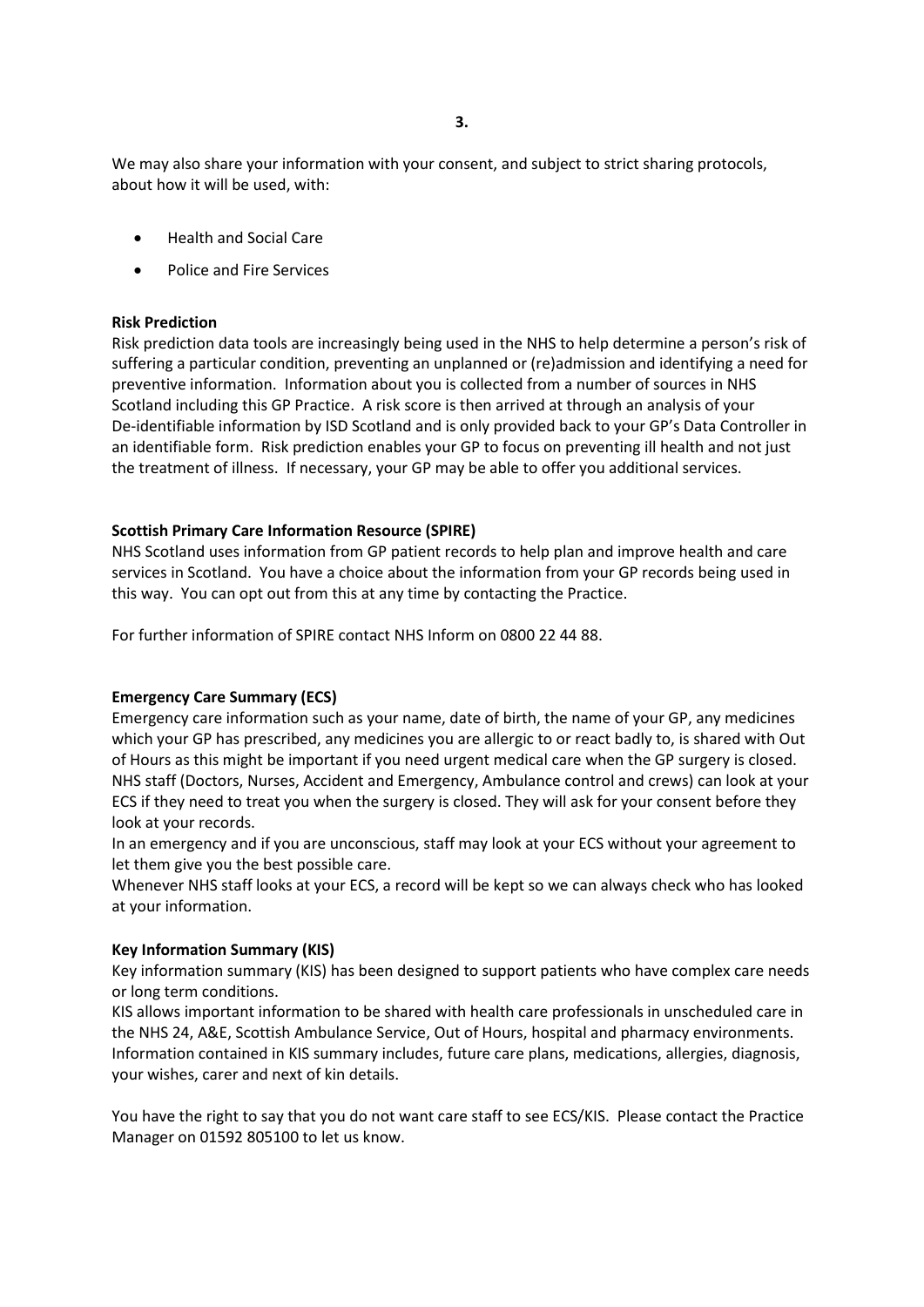## **Online Registration for Ordering Repeat Prescriptions**

This service allows you to order and check your repeat medication. You will need to register to use this service and can de-register at any time.

#### **Mail to Patients**

We use a printing company to send letters to our patients. Data sent is encrypted and the Company puts it in a format to print the letter, despatch via Royal Mail, and then delete the information we send.

## **Medicine Management**

The Practice may conduct Medicines Management Reviews of medications prescribed to its patients. This service performs a review of prescribed medications to ensure patients receive the most appropriate, up to date and cost effective treatments. This service is provided by our clinicians, our employed Pharmacist and Pharmacists provided by NHS Fife.

## **Computer System**

This Practice operates a Clinical Computer System on which NHS Staff record information securely. This information can then be shared with other Clinicians so that everyone caring for you is fully informed about your relevant medical history.

To provide around the clock safe care, unless you have asked us not to, we will make information available to trusted organisations. Wherever possible, their staff will ask your consent before information is viewed.

We consider patient consent as being the key factor in dealing with your health information.

#### **Call Recording**

The Practice may record calls for training and monitoring purposes. All calls recorded are confidential. These recordings are only accessed if there is a legitimate business need.

#### S**hared Care Records**

To support your care, and improve the sharing of relevant information to our partner organisations when they are involved in looking after you, we will share information to other NHS systems e.g. medication details for out of hours care. The general principle is that information is passed to these systems unless you request this does not happen, but that system users should ask for your consent before viewing your record.

# **How We Keep Your Information Confidential and Secure**

We are committed to protecting your privacy and will only use information collected lawfully in accordance with the Data Protection Act 2018, Article 8 of the Human Rights Act, the Common Law of Confidentiality, The General Data Protection Regulation and the NHS Codes of Confidentiality and Security. Everyone working in, or for the NHS must use personal information in a secure and confidential way.

We will only ever use or pass on your information if there is a genuine need to do so. We will not disclose information about you to third parties without your permission unless there are exceptional circumstances, such as when the law requires.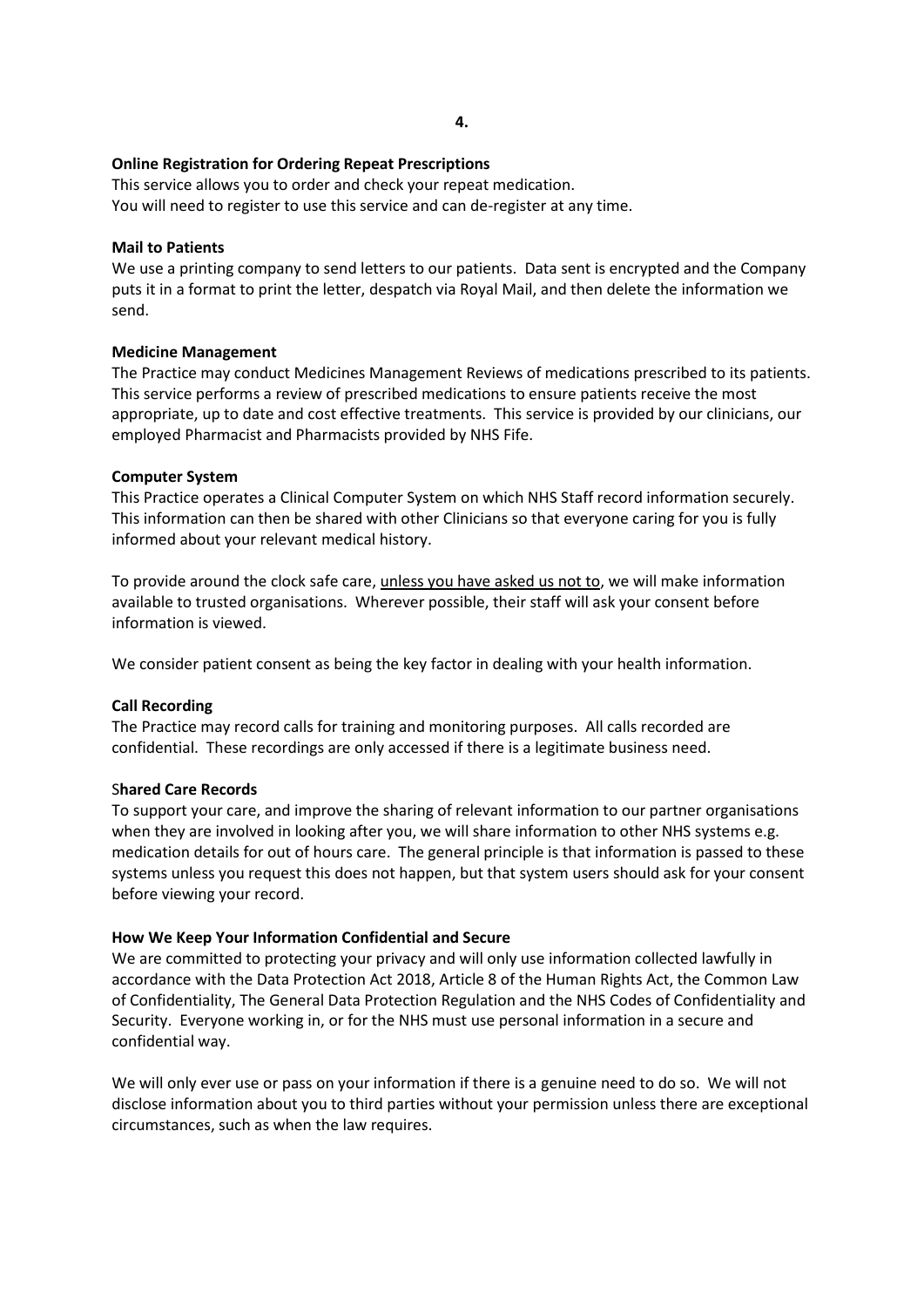To protect your confidentiality, we will not normally disclose any medical information about you over the telephone, or by fax, unless we are sure that we are talking to you. This means that we will not disclose information to your family, friends, and colleagues about any medical matters at all, unless we know that we have your consent to do so.

# **Anyone Who Receives Information From Us Is Also Under A Legal Duty to Keep It Confidential and Secure**

All persons in the Practice sign a confidentiality agreement that explicitly makes clear, their duties in relation to personal health information and the consequences of breaching that duty.

Please be aware that your information will be accessed by non-clinical Practice staff in order to perform tasks enabling the functioning of the Practice. These are, but not limited to:

- Typing referral letters to Hospital Consultants or allied Health Professionals
- Opening letters from hospitals and Consultants
- Scanning clinical letters, radiology reports and any other documents not available in Electronic format
- Photocopying or printing documents for referral to Consultants
- Handling, printing, photocopying and postage of medico legal and life assurance reports and other associated documents

# **Right of Access to Your Health Information**

The General Data Protection Regulation allows you to find out what information about you is held on computer and in manual records. This is known as "right of subject access" and applies to personal information held about you. If you want to see or receive information that the Practice holds about you:

- You will need to make a written request to the Practice Manager
- There may be a charge for excessive requests for information held about you
- We are required to respond to you within one month
- You will need to give us adequate information (e.g. full name, address, date of birth, NHS Number etc, two forms of identification etc.,) to enable us to identify you and provide the correct information

#### **Who Else May Ask to Access Your Information**

- The **Court** can insist that we disclose medical records to them;
- **Solicitors** often ask for medical reports. We will require your signed consent for us to disclose information. We will not normally release details about other people that are contained in your records (e.g. wife, children parents etc.) unless we also have their consent;
- **Social Services** The Benefits Agency and others may require medical reports on you from time to time. We will need your signed consent to provide information to them.